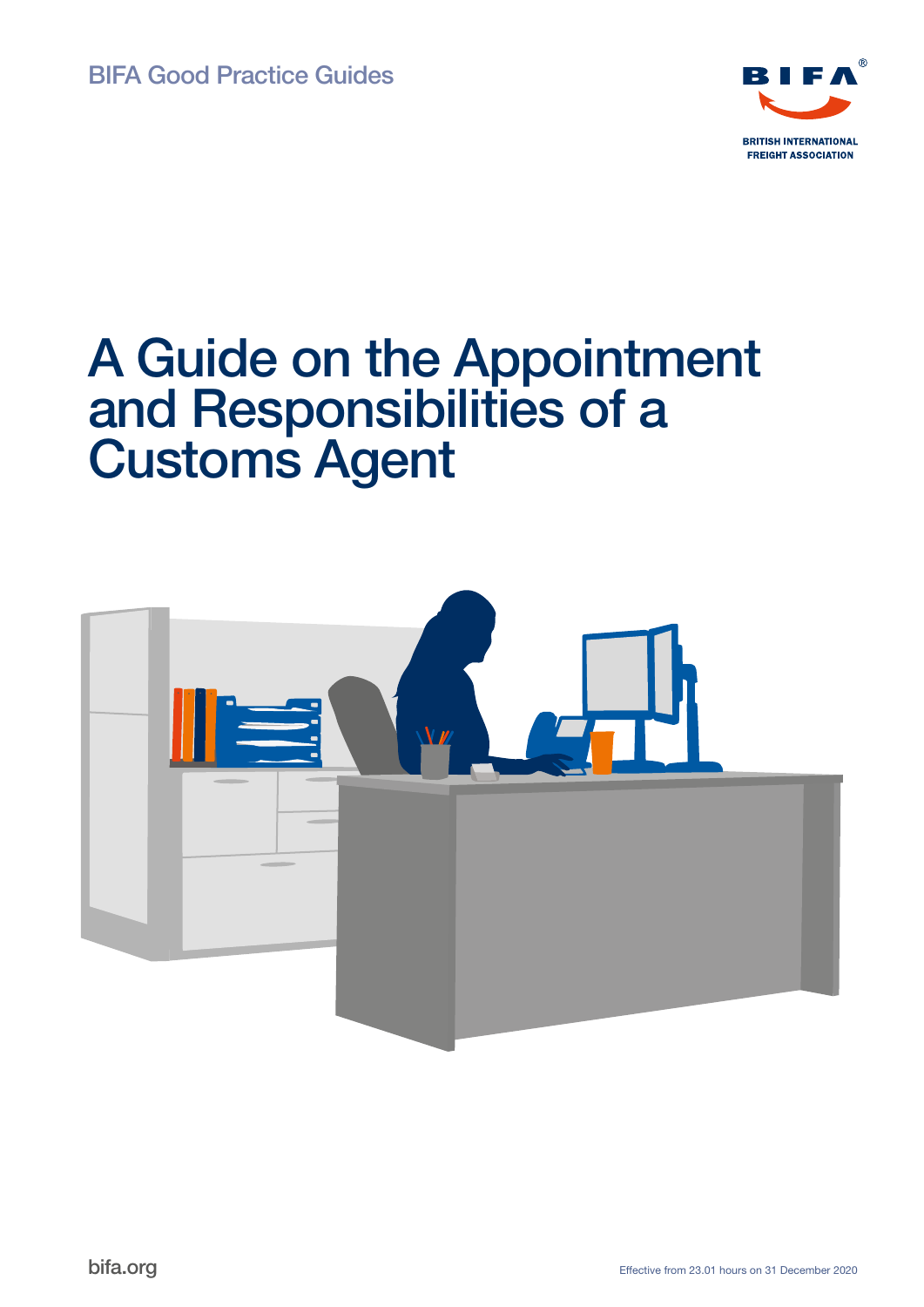

## BIFA is issuing the following guidance to assist Members in understanding their legal responsibilities and liabilities as a Customs agent.

From 1st January 2021, the main law governing Customs activities changed from being EU Directive 952/2013 to the Taxation (Cross Border Trade) Act 2018 (TCTA 2018).

As a result of EU-exit, the requirement for Customs declarations for all import and export goods has increased the regulatory risks to which BIFA Members are exposed.

One of the best ways to mitigate that risk is to ensure that the BIFA STC are fully incorporated in all contracts and that Members fully understand the legal implications of being a "Customs Agent" and the rules of "Establishment".

Clause 7 of the BIFA Standard Trading Conditions 2021 edition states "In all and any dealings with HMRC, for and on behalf of the UK established Customer and/or Owner, the Company is deemed to be appointed and duly empowered to act as a Direct Customs Agent only, to make Customs declarations in the name of the Customer (Principal) as their "Direct Agent"."

In certain cases where a Delivered Duty Paid (DDP) shipment is being imported into the UK or an Ex Works (EXW) shipment is leaving the UK, the customer may be based outside of the UK (i.e. the overseas shipper or consignee respectively) and thus this Clause is not likely to be applicable.

There are four converging factors that increase the likelihood that the forwarder will have to act as an Indirect representative more frequently than previously was the case:

- 1 Modern trade patterns
- 2 Commercial power of large traders
- 3 Incoterms
- 4 Changes in Customs legislation

#### Impact of the Taxation (Cross Border Trade) Act 2018

The Taxation (Cross Border Trade) Act 2018 (TCTA 2018) uses subtly different language from the Union Customs Code that it replaced. The Term "Customs Representative" is now replaced by "The Customs Agent" although the concept remains largely the same.

From our Members' viewpoint the most important clause of the Act is Section 21 Customs Agents where it is stated:

21 (1) A person ("the principal") may appoint any other person (a "Customs Agent") to act on the principal's behalf for the purposes of this Part, and

- a) The agent may make Customs declarations in the name of the principal (and in that case the agent acts as a "direct agent") or
- b) The agent may make Customs declarations in the agent's own name (and in this case the agent acts as an "indirect agent")

Within this section of the Act there is considerable emphasis on "the appointment of a person as a Customs agent".

At this point we have to emphasise that the word "appointment" from HMRC's viewpoint would involve positive empowerment. For single one-off consignments ticking a box to state that the customer has seen, read, understood and accepted BIFA Terms including Clause 7 is likely to be acceptable. However, where a longer business relationship is envisaged a separate form of empowerment/ authorisation should be carefully considered. A suggested form of words is included at the end of this document.

Section 21 (3) clearly states "The effect of an appointment of a person as a Customs agent is that anything done under, or otherwise for the purposes of, this Part by, or in relation to, the agent is regarded as done under, or otherwise for the purposes of, this Part by, or in relation to, the principal (and not by the agent)". As direct agent the Customs agent is acting in the name of and on behalf of "the principal".

Section 21 (4) and (5) refer to the liabilities of the Customs agent as an indirect agent highlighting that they are jointly and severally liable for the payment of import duty.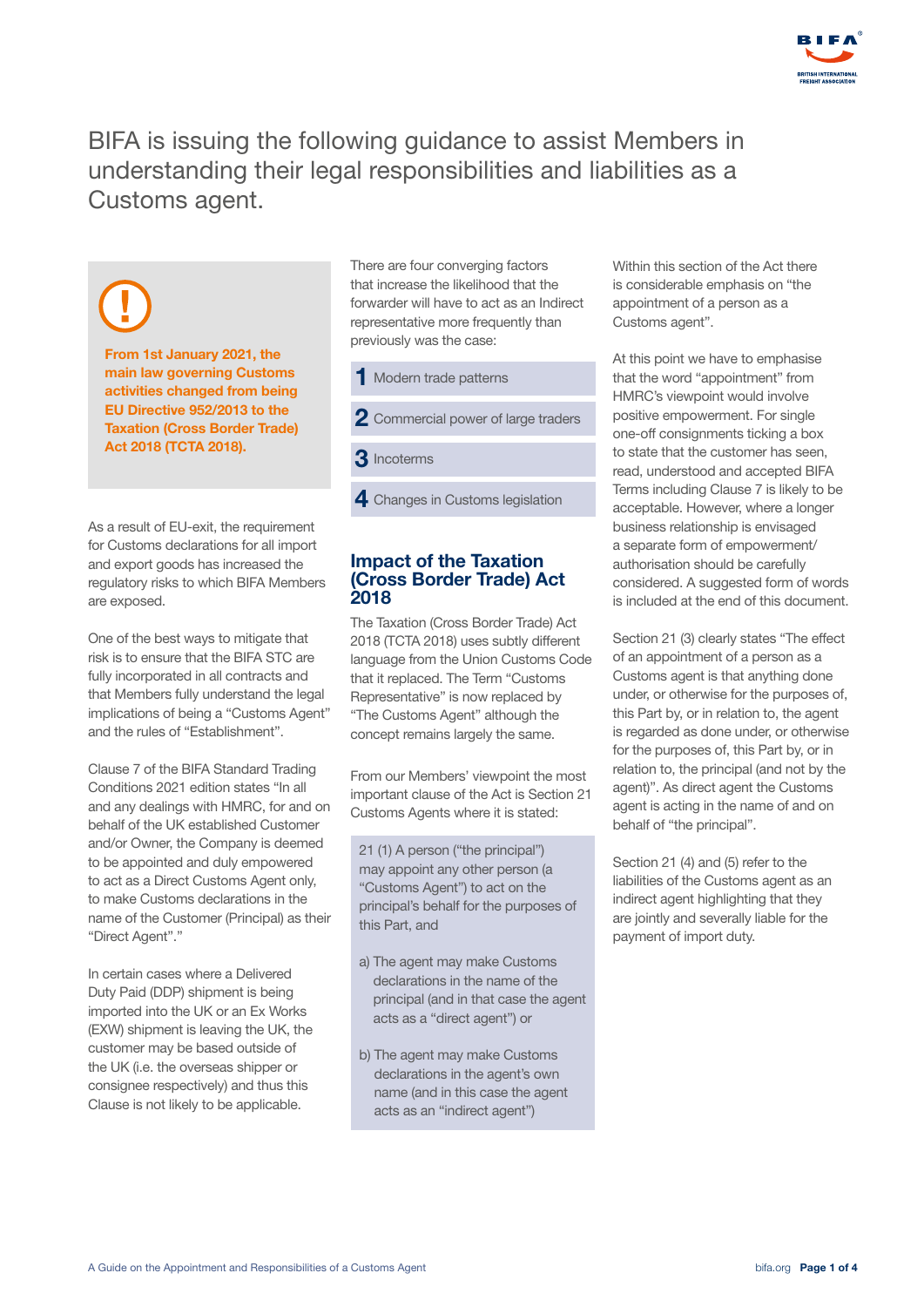

#### Direct v. Indirect Customs Agent

As we have seen the TCTA 2018 allows the Customs agent to be appointed on either a direct or indirect basis. In reality when acting for a party established outside the UK, the Customs agent will be appointed on an indirect basis, whilst it may be direct when appointed by an UK based entity.

BIFA has identified four main scenarios:

- Direct Representation when appointed by an UK based entity
- Indirect Representation when representing an UK based entity
- Indirect Representation when acting for an entity established outside the **I**IK
- Self-Representation if the forwarder is importing goods on their own behalf.

It is essential that the Customs agent understands the fundamental difference between being a Direct and Indirect Customs Agent and how this impacts on their responsibilities and liabilities.

#### Direct Customs Agent

In this scenario the Customs agent acts in the name of and on behalf of another party. The party being represented is the declarant and is obliged to meet all the obligations arising from the declaration. The declarant will be responsible for maintaining the Customs records and also providing an audit trail.

At this point it is important to dispel one myth that has developed: that a Customs agent has no responsibility should they make an error. If the represented party has given clear and accurate instructions and the Customs agent makes an error the latter will not be able to rely on the protection of being a direct agent. Section 21 (6) (d) clearly states "(if) a liability to import duty is incurred by reference to the importation of goods declared for a Customs Declaration and the declaration was not made in accordance with regulations" that "the agent is also liable for the import duty". The view of HMRC is that they have failed to act in a competent manner and become jointly and severally liable for the debt.

#### Indirect Customs Agent

In this case the Customs agent acts on behalf of another person but acts in their own name. It is incumbent on the indirect Customs agent to maintain a full audit trail with regard to the Customs declaration. In this case the agent is jointly and severally liable for all Customs liabilities arising from the Customs related transactions.

#### Liabilities when acting as Customs agent for a non-UK based entity

In this scenario the freight forwarder, when acting as a Customs agent, must remember:

- That when acting as a Customs agent for a party based outside the UK, Customs are most likely to pursue the Customs agent because there is no other UK based party to take action against.
- The Customs agent should ensure that they have contractual arrangements in place to protect them from any non-compliance by their customer.

Particular attention is drawn to Clause 20 (A) of the BIFA STC under which Members are indemnified by their customers for "...(...all duties, taxes, imposts, levies and outlays of whatsoever nature levied by any authority in relation to the Good(s) arising out of the Company (BIFA Member) acting in accordance with the Customer's instructions……." This Clause does provide some protection from the potential pitfalls that a Member may find themselves in when handling consignments for a non-UK established entity. However, as these terms are contractual, the Member may still have to take legal action against their customer in order to enforce their contractual rights. It is important not to underestimate the Customs agent's liability relative to non-compliance and the determination of HMRC to pursue outstanding liabilities.

The most common problems reported to BIFA involve:

- Misdeclaration of the goods
- Under declaration of value
- Issues relative to origin rules
- Other valuation issues
- Anti-dumping duty infringements.

Any one of these problems, when discovered post clearance, is likely to lead to the Customs agent incurring considerable additional administrative costs and debt, which will have to be paid and subsequently recovered by them.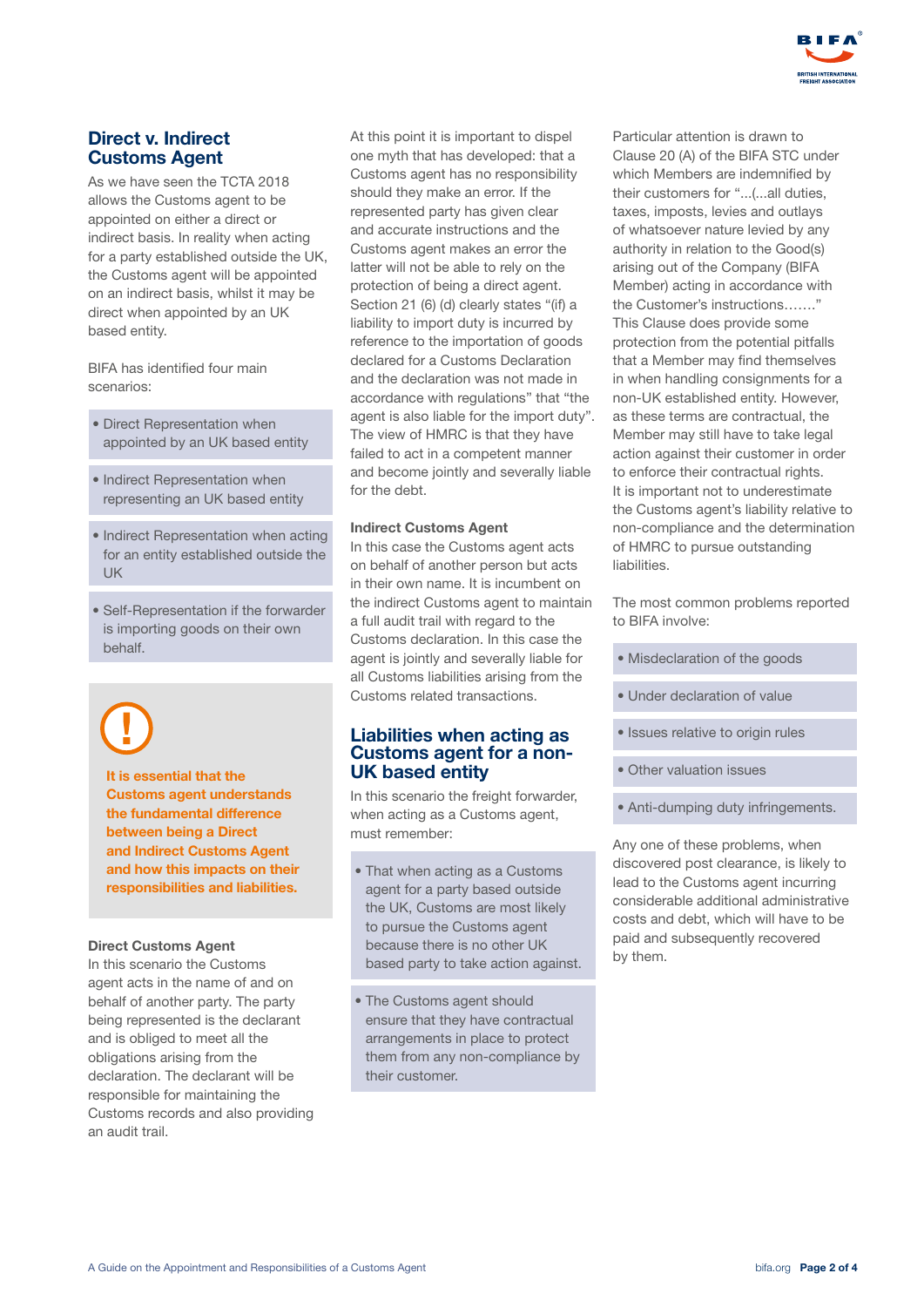

### Appointing a direct Customs agent

It has always been the case that the Customs agent has had to be appointed to act on a trader's behalf. The law is explicit, Section 21 of the of TCTA 2018 specifically refers to "The appointment of a person as a Customs agent."

Having discussed this point with HMRC it is clear that the Department is looking for the trader to have given a positive "appointment" to the Customs agent to act on their behalf and to specify whether it would be on a direct or indirect basis. When pressed it was evident that the engagement should be in writing and this would include e-mails, traceable electronic messages and a formal signature on a document. However, HMRC place considerable importance on the fact that the signatory is duly authorised by the company on whose behalf they are signing and still prefer "original" over electronic signatures.

This appointment can be either open ended covering multiple shipments over an unspecified time frame or can be limited to a single shipment.

As previously stated, Clause 7 of the BIFA Standard Trading Conditions states that "In all and any dealings with HMRC for and on behalf of the Customer and/or Owner, the Company is deemed to be appointed, and acts as, Direct representative only." Where the trader is a UK based customer of the BIFA Member this can be incorporated at the point that a trading account is set up for the customer by the forwarder. The key point is that the customer has to acknowledge receipt, understanding and acceptance of the BIFA Standard Trading Conditions in writing as the contractual basis upon which business will be conducted, and the appointment of the Member as "Customs agent".

However, consideration should be given to having a specific separate "appointment" document in place. This could cover scenarios such as authorising the sub-contracting of a Customs clearance etc.

Most problems are likely to occur where there is a business interaction between the forwarder and another entity but no contract. One common example is for instance between a forwarder and an ex-works shipper. The Ex-Works shipper can appoint the forwarder to act as their Customs agent using a letter of appointment.

#### Appointment as an indirect agent

BIFA's guidance is that Members should always seek to be appointed to act as a direct agent for a UK trader when acting on their behalf. However, there are some scenarios where this may not be possible. Before acting as an Indirect agent careful consideration should be given to two key points:

- Is the Member willing to act as an indirect agent?
- The contract detailing responsibilities, entitlements and penalties that will underpin the appointment

Due to the wide variations in how businesses conduct their commercial activity BIFA can only give generic guidance on the contractual aspects of any agreement. The BIFA Member should consider the following points:

- Align any contractual arrangements as closely as possible with the BIFA Standard Trading Conditions, paying particular reference to Clauses 7, 17(A) (i) and 20(A)
- Clearly identify both parties to the contract and subsequent empowerment
- Specify the procedures to be followed:
- o Specify instructions to be given to the Customs representative
- o Include clauses to cover what the consequence will be of not following the process
- o Detail liabilities for both parties should information prove to be inaccurate
- Jurisdiction and dispute resolution clauses
- When handling DDP shipments from an office/agent abroad specific terms should be written into the agency agreement.

The appointment of a customs agent can be open ended covering multiple shipments over an unspecified time frame or can be limited to a single shipment.

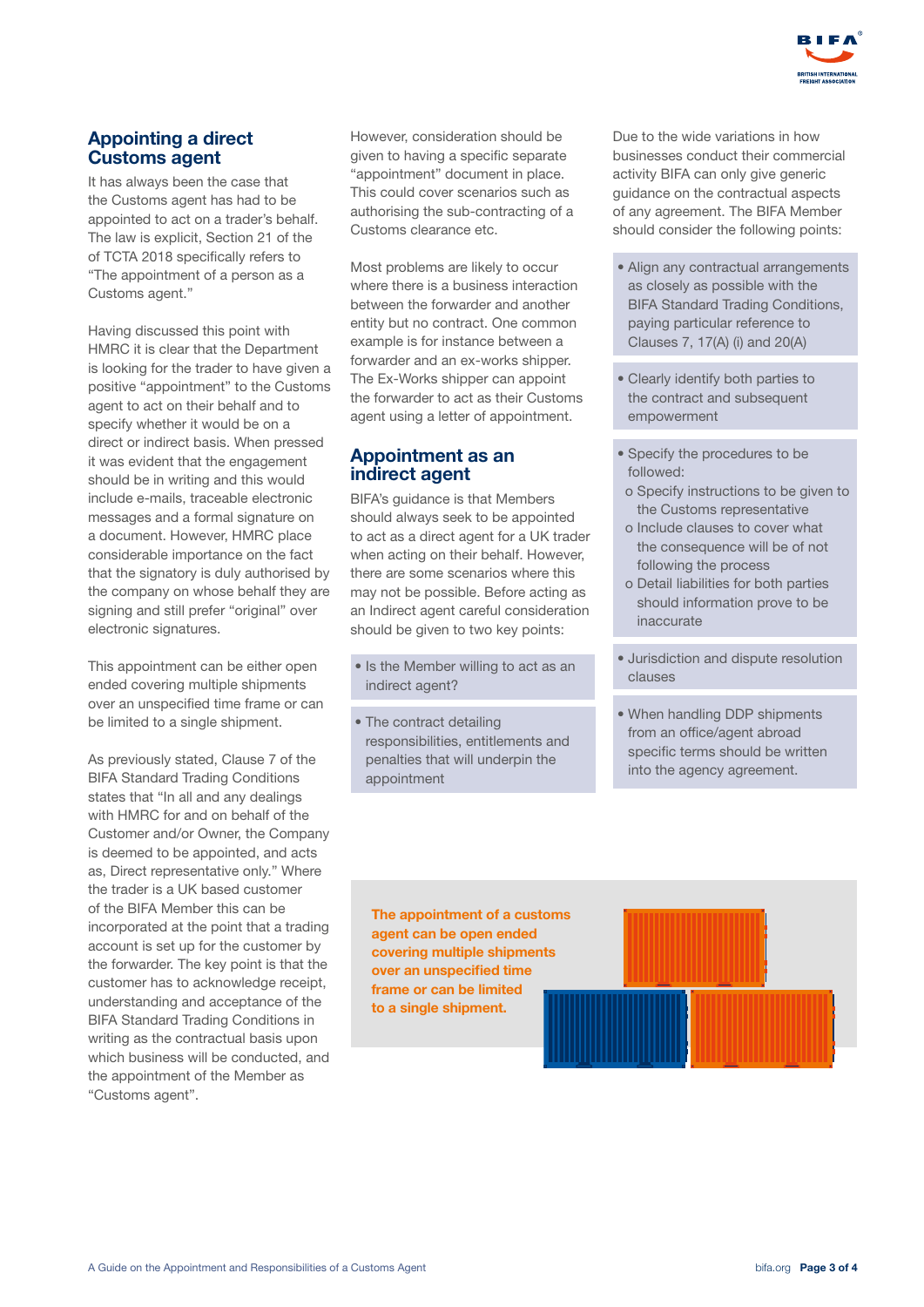#### Instructions and the preparation of the Customs declaration

It is often overlooked that when a Customs agent submits a Customs declaration that they are making a legal declaration to Customs. It is essential that this declaration is accurate in all aspects.

In order to ensure the necessary accuracy consideration must be given to how to collect the required information and how the information is obtained and in what form. It is very clear that Customs are placing increasing emphasis on compliance, which requires for an audit trail to be in place. BIFA's guidance would be to obtain as much information as possible in writing, this may be on a per consignment basis or to cover multiple transactions. The key thing is never guess or assume and always keep accurate file records including notes of any conversations.

#### Appointment of Sub-Agent

If the agent delegates Customs clearance to a sub-agent, the agreement between the agent and the principal must make an allowance for this. If it doesn't, the sub-agent won't be empowered to directly represent the declarant and may be considered to be acting on their own behalf, and fully liable for any Customs debt that arises.

Where possible, BIFA's guidance would be for Members acting as subagent to obtain a copy of the original empowerment document. If that is not possible we have included a draft template to use for the appointment of a sub-agent.

### Impact of Establishment

Schedule 1 of the TCTA 2018 Section 2 "Eligibility of persons to make a Customs declaration" makes specific reference to the often-overlooked question of establishment. The law is clear on this stating that "persons may make Customs declarations" only if "they are established in the United Kingdom or a specified place outside the United Kingdom".

There is additional guidance on this subject which can be viewed at [www.gov.uk/guidance/check-if-youre](https://www.gov.uk/guidance/check-if-youre-established-in-the-uk-or-eu-for-customs)established-in-the-uk-or-eu-for-**Customs** 

This guidance clearly specifies the criteria that need to be met to comply with "establishment" in the UK.

For those entities that are nonestablished, the UK Customs agent can only act as an indirect Customs agent, with the additional liabilities that entails.

#### Postponed VAT Accounting

Since 1 January 2021, all VAT registered importers have the option to use postponed VAT accounting.

Our Guidance would be that Members should always obtain written instructions from their customers as to whether they are using postponed VAT accounting or not.

Additional guidance on postponed VAT accounting can be found www.gov. uk/guidance/check-when-you-can[account-for-import-vat-on-your-vat](https://www.gov.uk/guidance/check-when-you-can-account-for-import-vat-on-your-vat-return)return



It is often overlooked that when a Customs agent submits a Customs declaration that they are making a legal declaration to Customs. It is essential that this declaration is accurate in all aspects.

This Guide has been produced to provide general industry guidance to Members. However, it is not legal advice nor is it a substitute for legal advice. The Association is only in a position to provide general non-legal guidance as each Member's situation may be different and this may affect particular legal advice that may be given by suitably qualified lawyers to each Member. The Association is not able to<br>provide legal advice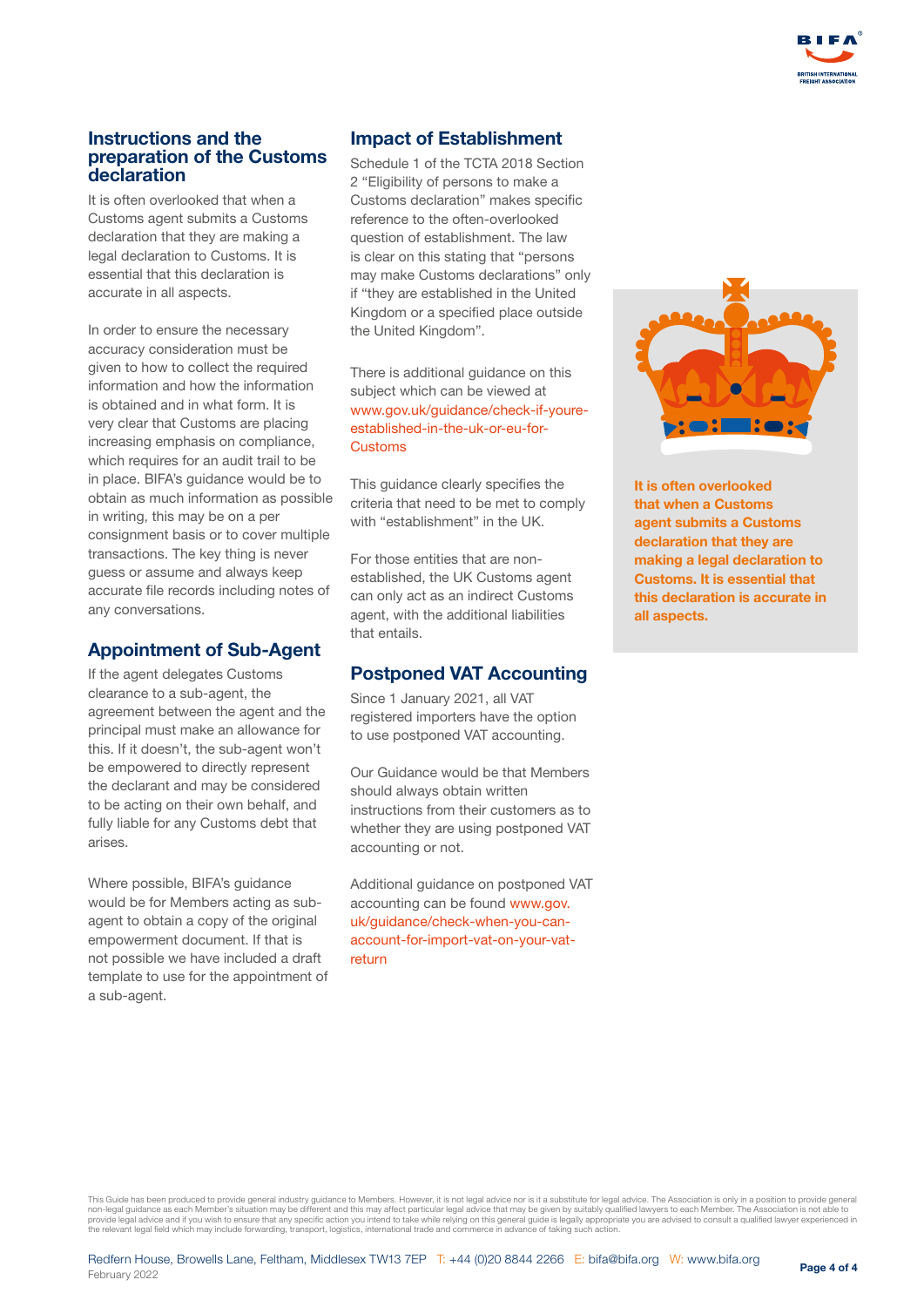#### ON IMPORTER/EXPORTER LETTERHEAD

## Appointment of a Direct Customs Agent

|                                                                                                                                                                                                                                |            | (i)   |
|--------------------------------------------------------------------------------------------------------------------------------------------------------------------------------------------------------------------------------|------------|-------|
| Having authority to sign on behalf of                                                                                                                                                                                          |            |       |
| A (name) example and the set of the set of the set of the set of the set of the set of the set of the set of the set of the set of the set of the set of the set of the set of the set of the set of the set of the set of the | (EORI No.) | (iii) |
| Hereby appoint                                                                                                                                                                                                                 |            |       |
| B (name)                                                                                                                                                                                                                       | (EORI No.) | (iii) |

to act on behalf of the entity named at A above in the capacity of **direct Customs agent** in accordance with Schedule 21 Customs Agents of the Taxation (Cross Border Trade) Act 2018. This authorisation is applicable to all consignments arriving in or departing from the UK.

This Appointment applies with effect from the date of signature until revoked by the entity named at A above.

The entity named at A above authorises the Customs agent named at B to delegate Customs clearance to sub-agents as a direct Customs agent of the declarant in all dealings with HMRC where circumstances necessitate.

The entity named at A authorises their representative, the Customs agent named at B, to declare goods to HMRC using

| <b>Deferment Approval Number:</b> |  |
|-----------------------------------|--|
|                                   |  |

#### VAT Number:

Note: In accordance with Clause 21 Customs Agents of the Taxation (Cross Border Trade) Act 2018, a Direct Customs agent acts in the name of and on behalf of another person. In relation to import/export declarations, the importer/exporter will be liable for any Customs debt arising from the declaration

| Signed:   |  |
|-----------|--|
| Position: |  |
| Dated:    |  |

#### Notes:

- (ii) Legal name & EORI Trader Identification No. of importer or exporter.
- (iii) Legal name & EORI Trader Identification No. of representative or agent.

<sup>(</sup>i) Name of person signing, who must have authority to sign on behalf of the importer or exporter.